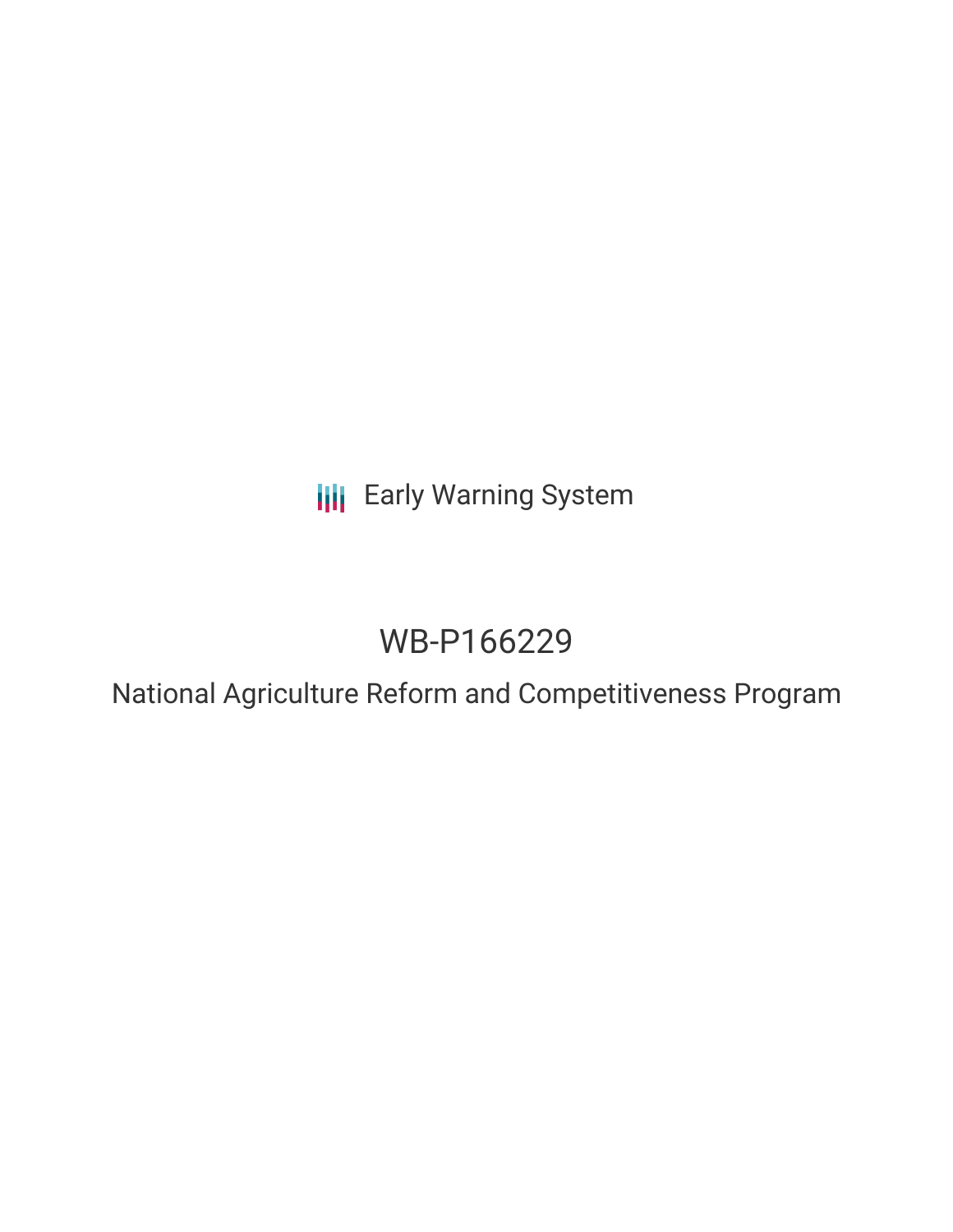

#### **Quick Facts**

| <b>Countries</b>               | Iraq                     |
|--------------------------------|--------------------------|
| <b>Financial Institutions</b>  | World Bank (WB)          |
| <b>Bank Risk Rating</b>        |                          |
| <b>Borrower</b>                | Government of Iraq       |
| <b>Sectors</b>                 | Agriculture and Forestry |
| <b>Investment Type(s)</b>      | Loan                     |
| <b>Investment Amount (USD)</b> | \$300.00 million         |
| <b>Project Cost (USD)</b>      | \$360.00 million         |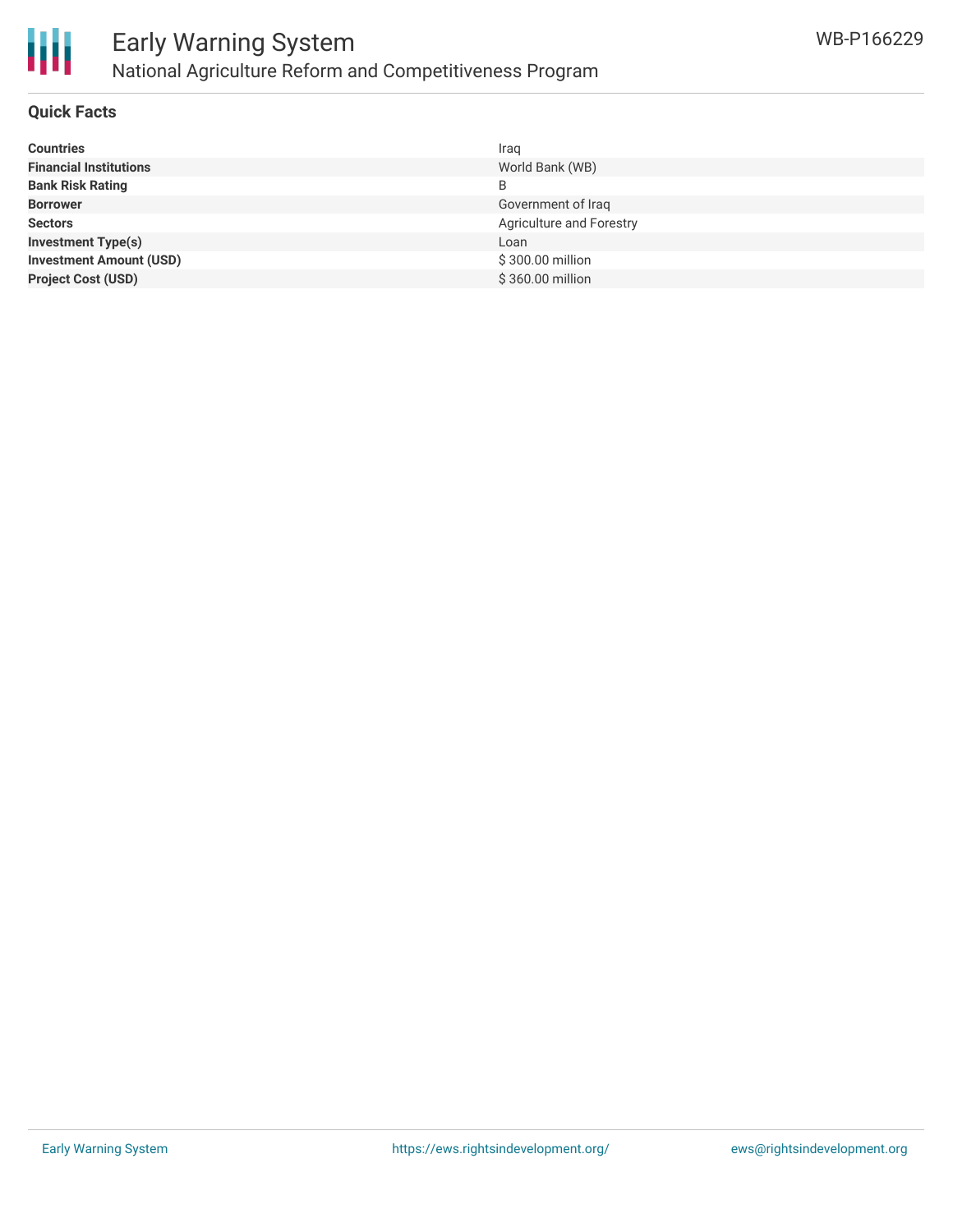

## **Project Description**

\*Project description not provided at the time of disclosure\*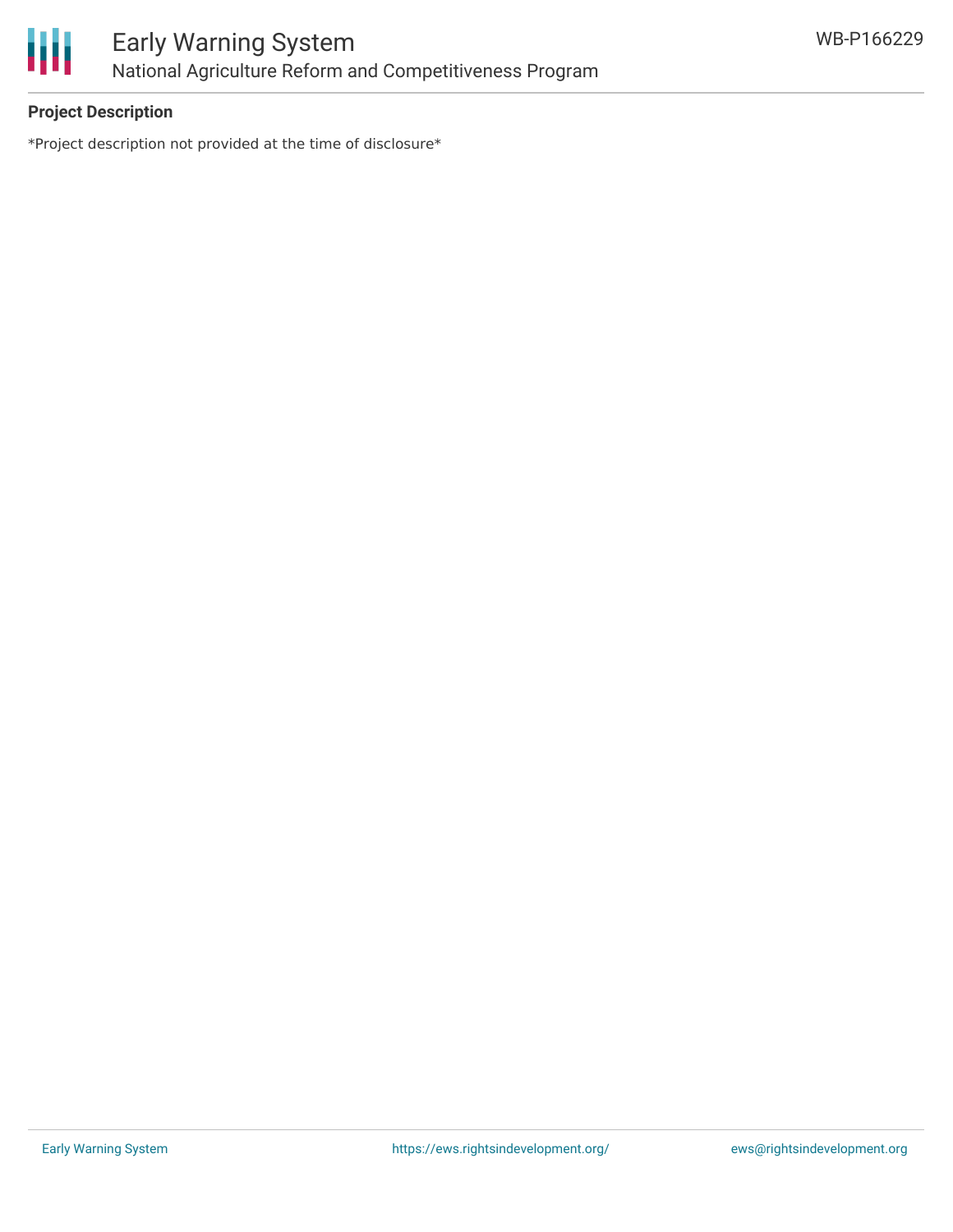

### **Investment Description**

World Bank (WB)